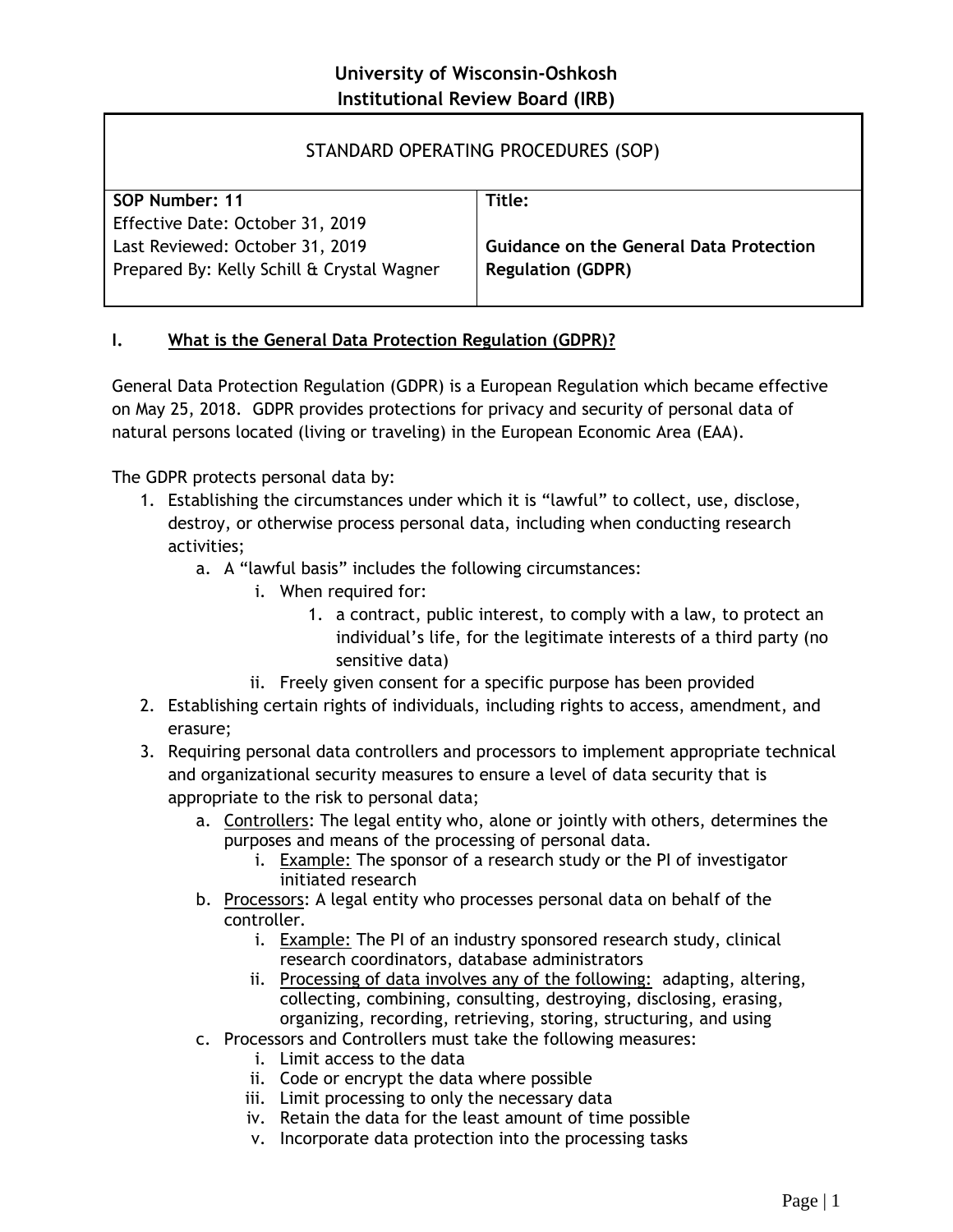- 4. Requiring notification to data protection authorities and affected individuals within 72 hours following the discovery of a personal data breach.
	- a. Data breach: a breach of security leading to the accidental or unlawful destruction, loss, alteration, unauthorized disclosure of, or access to personal data transmitted, stored, or otherwise processed.
	- b. Any data breach occurring on a GDPR covered study must be reported within 24 hours upon identification to the UW System Legal Counsel and the IRB.

## **II. What Constitutes Personal Data Under GDPR?**

Personal data is defined in GDPR as any information that contains identifiers related to an identified or identifiable natural person, otherwise known as a data subject. Examples of personal data include a person's name, email address, government issued identification, photographs, IP address or cookies, work records/income, test answers, or other unique personal identifiers.

1. Sensitive Data Categories and GDPR

GDPR lists some special categories of personal data considered to be sensitive in nature and a greater risk for privacy harm: Race/ethnicity, political opinions, religious or philosophical beliefs, trade union membership, income, genetic data, biometric data, health data, data concerning a person's sex life or sexual orientation

- a. **If sensitive data is being processed, explicit consent for those data elements is required.** (i.e., waiver of consent is not allowable)
- b. Although not specifically listed under special categories in the regulation, the use of criminal records requires explicit consent
- 2. Coded or Pseudonymized Data and GDPR

Of significance to the research community, GDPR considers "pseudonymized data" (e.g., coded data) to be "personal data" even when one lacks access to the key-code required to link data to an individual data subject. This is in contrast to U.S. research and privacy laws such as the Common Rule and HIPAA.

3. Anonymous Data and GDPR

Studies that do not collect information that is linked to a subject's identity, such as anonymous surveys, in which the identities of subjects cannot be traced are not subject to GDPR. However, under GDPR, a key-code cannot exist to re-identify data in order for the data to be considered anonymous. If a key-code exists, the data is considered personal data.

## **III. To Whom Does GDPR Apply?**

- 1. GDPR applies to:
	- a. Those who offer goods or services to persons in the European Union (EU) or European Economic Area (EEA)
		- i. See Appendix A: European Union (EU) Countries and European Economic Area (EEA)
		- ii. EEA= European Union (EU)**+** Iceland, Liechtenstein, Norway, and UK.
	- b. Those who monitor the behavior of individuals in the EEA
		- a. For example, monitoring patients once they return to EEA
	- c. Those who collect, control and process data about persons in the EU/EEA
		- iii. Regulation is unrelated to citizenship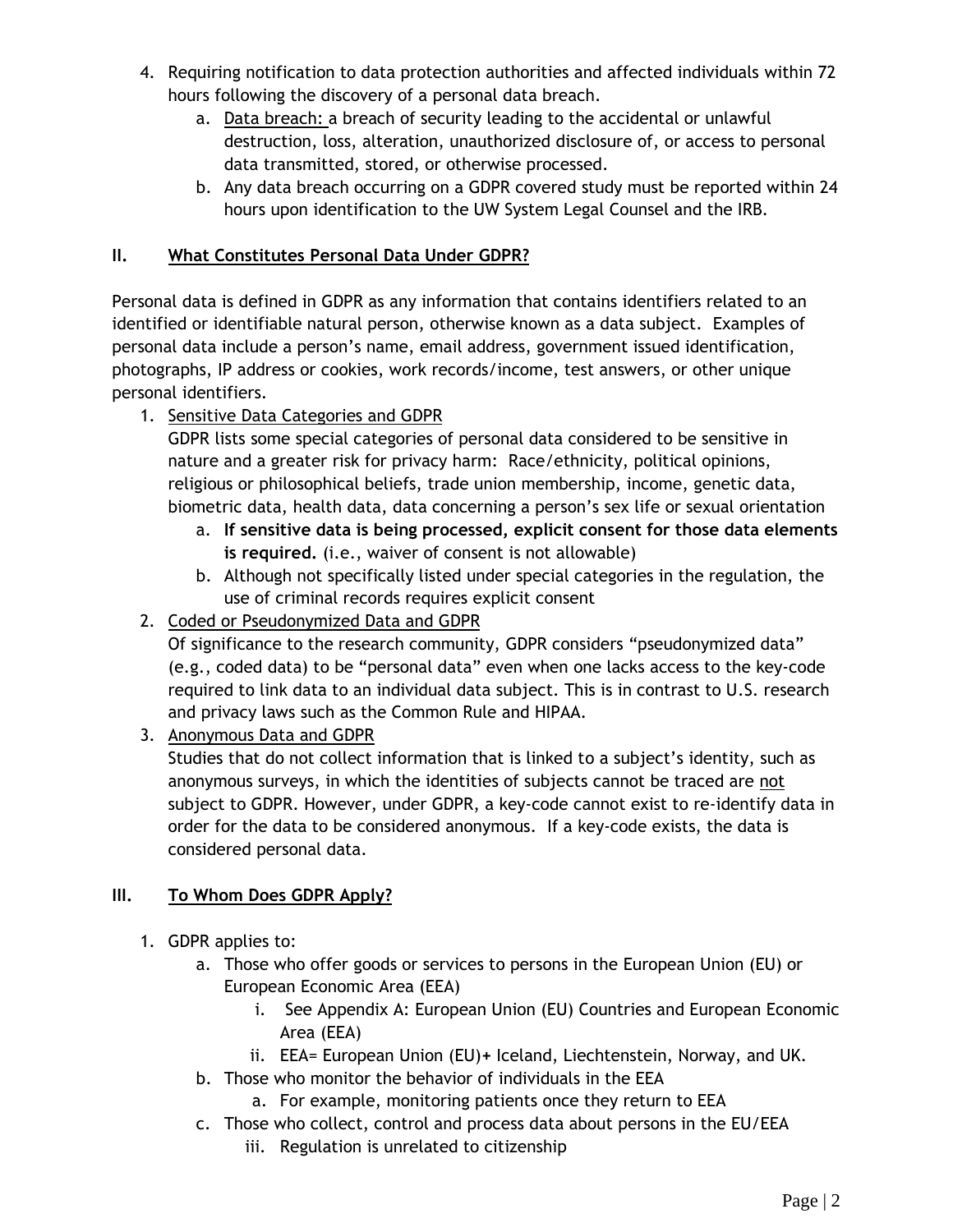- 2. Examples of when GDPR may apply to human subjects research in the U.S. (Including, but not limited to):
	- a. Studies sponsored by companies/industry in the EU/EAA
	- b. International research involving human subjects in an EU/EAA country in which researchers collect, process, or store personal data.
		- i. All international research must comply with the local regulations or laws of the located country.
	- c. Web-based research in which researchers collect, process, or store the personal data of participants in the EU/EAA
		- i. Example: data collection from social media sites or online survey research
		- ii. IRB suggests collecting the minimum amount of personal/demographic data necessary to complete the study or collecting anonymous data when possible. Note: Many online survey sites, including Qualtrics, collect personal data including IP addresses by default so it is important to review the settings prior to distribution.
	- d. Transmission of personal data when traveling/visiting EEA country
	- e. Studies with long-term follow-up of participants currently residing in the EU/EAA
	- f. Long-term biometric monitoring studies involving participants currently residing in the EU/EAA
- 3. Examples of activities that are NOT subject to GDPR:
	- a. Collection of identifiable personal data from individuals who are EEA citizens but are physically located in the United States at the time of data collection

# **IV. Data Subjects' Rights under GDPR:**

A data subject is defined in the GDPR as any natural person or legal entity from whom data is being collected**.** Data subjects have the following rights:

1. **The right to object:**

Data subjects must have a genuine choice to accept or decline without detriment the terms offered.

2. **The right to be informed:**

The following information must be provided to an individual whose personal data is being collected, used, or accessed for research:

- a. The existence of the right to withdraw consent without detriment and how they can exercise that right.
- b. Specific purpose of the use of the data.
- c. What type of data will be collected/used.
- d. The legal basis for using the data.
- e. How long the data will be stored.
- f. Who will have access to the data.
- g. Data protection rights.
- h. Where they can protest or complain the use of their data and the protection of such data.
- i. Contact information for the institution and, if required, a data protection officer.
- 3. **The right to a notice:**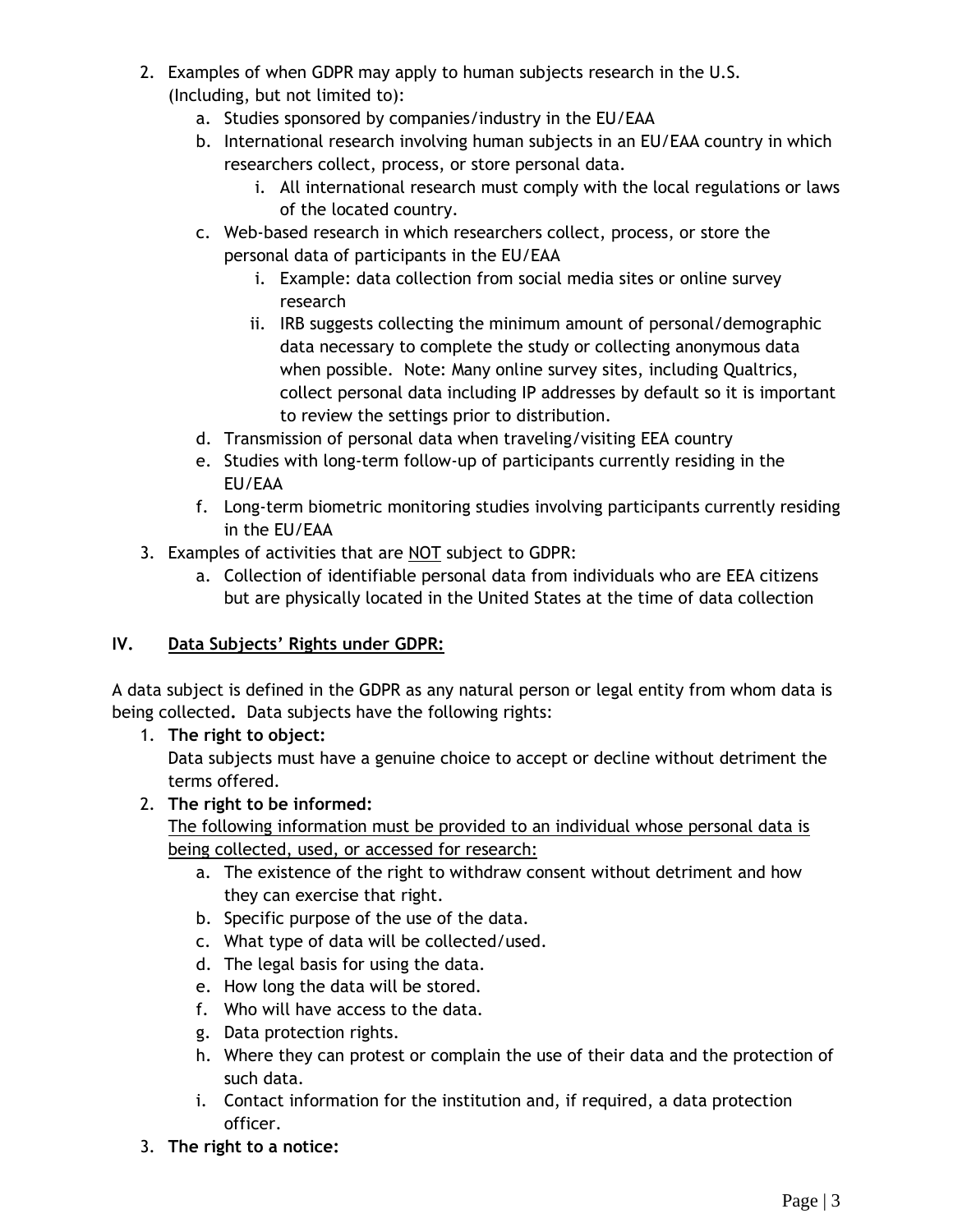Data subjects have a right to be informed that their data was collected, where and how it was collected, and for what purpose. Data subjects should also be given notice when personal data is modified and erased.

4. **The right to access:**

Data subjects have the right to request a free electronic copy of the personal data that was collected from them.

## 5. **The right to data portability:**

Data subjects have the right to obtain, transfer, and use their personal data for other purposes of their own desires. This protects subjects from proprietary lock-in as this requires the data not be incompatible with other platforms, preventing a shift in control of the data from the subjects to the processor.

## 6. **The right to privacy by design:**

Personal data must be restricted in access to only those data subjects have agreed may have access. Adequate and reasonable security measures must be in place.

## 7. **The right to restrict processing:**

Data subjects have the right to cease their data from being further distributed or processed.

## 8. **The right in relation to automated decision-making and profiling:**

Data subjects must be offered a degree of control of their data and its processing. Data can only be automated by prior consent of the subject whose data is being automated.

## 9. **The right to erasure:**

Data subjects have the right to have any records of their personal data destroyed if desired.

## 10. **The right to rectification:**

If any breach of agreement occurs that violates the rights of a data subject, that subject has the right to corrective measures being taken by the responsible party.

## **V. Impact on the Consent Process:**

GDPR permits researchers to rely upon consent from research subjects as a lawful basis for processing personal data for research purposes typically under 'public interest' as the most appropriate legal basis. A waiver of the consent process is not allowable.

## Consent Process

To obtain a valid consent for processing an individual's personal data for research purposes under GDPR, the consent must be:

- 1. **Freely Given:** An individual must have a realistic choice--the realistic ability to refuse or withdraw consent without detriment. Coerced consents by individuals in a position of authority are not compliant with GDPR. Withdrawal of consent must be as easy as giving consent.
- 2. **Clear Language:** The consent must be in clear and plain language, intelligible, and easily accessible.
- 3. **Specific on Purpose:** The consent must include a specific, transparent statement of each purpose of the study including the rights articulated above. This must also include specific reference for any future use of the data.
- 4. **Fully Informed:** An individual must be informed of the nature and extent to which he or she is consenting of data collection activities and use of collected data.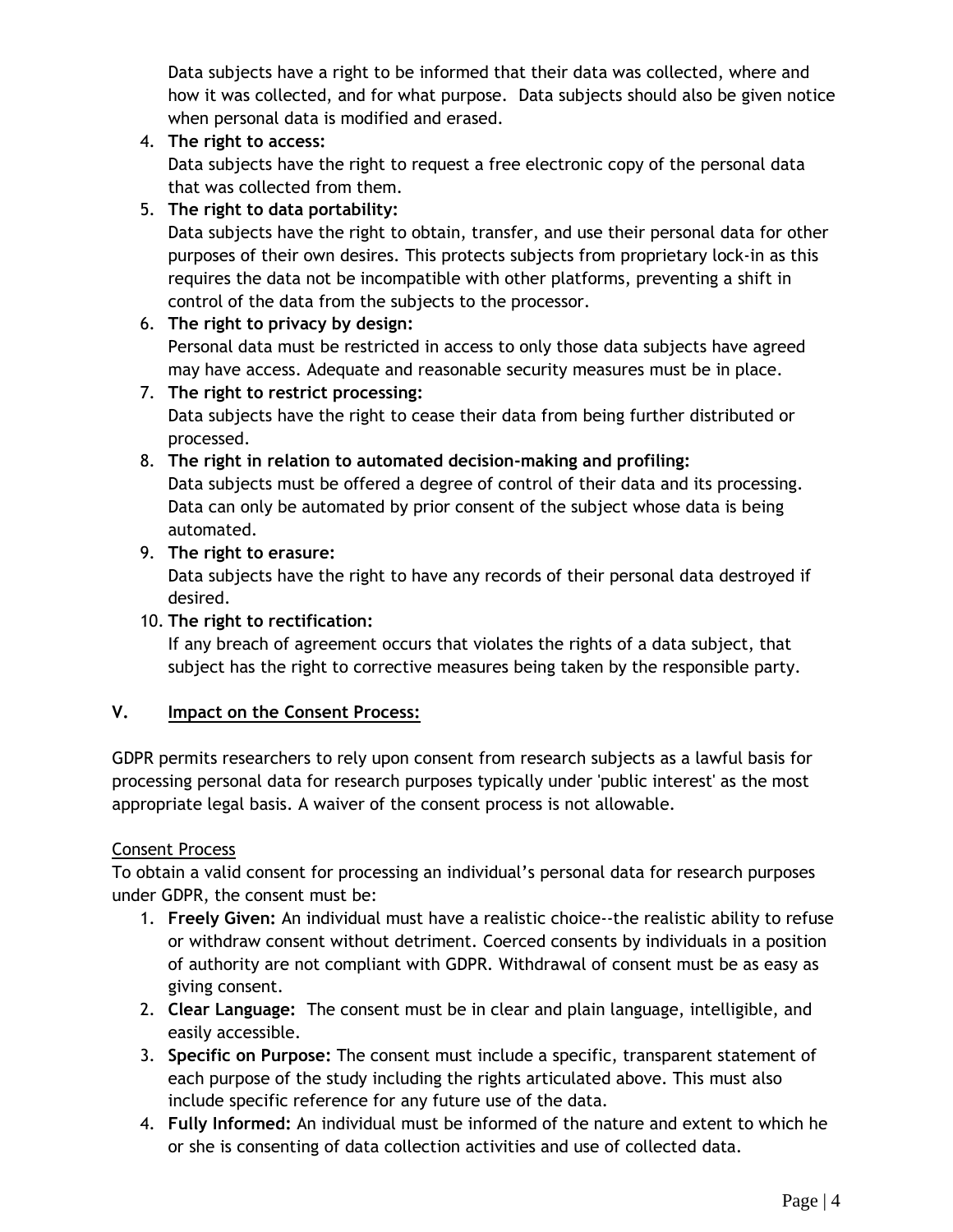- 5. **Unambiguous Indication/Affirmative Consent:** GDPR requires a statement or clear, affirmative act—resulting from deliberate action—that indicates that the data subject has agreed to the proposed collection and processing of data activities. Silence, prechecked boxes, and inactivity (all considered passive consent) are not considered to be consent.
- 6. **Reversible:** An individual must be able to withdraw any degree of their consent at any time for any reason without detriment.
- 7. **Granular:** An individual must be allowed to give separate consent for distinct personal data processing operations.

## Required Elements of Consent to Comply with GDPR

- 1. Name and/or title of the data processor (Principal Investigator) and any others who will have access to the data
- 2. Purpose and basis for processing the subject's data
- 3. Type of data to be processed, including listing of special categories considered to be sensitive:
	- a. Racial or ethnic origin, political opinions, religious or philosophical beliefs, trade union membership, processing of genetic data, biometric data for the purposes of unique identification, health data, and/or sex life or sexual orientation information
- 4. The right to withdraw from the research and the mechanism to withdraw
- 5. Information regarding automated process of data for decision making about the individual, including profiling
- 6. Data security provisions, including storage and transfer of data
- 7. Length of data storage (can be indefinite)
- 8. Whether and under what conditions data may be used for future research, either related or unrelated to the purpose of the current study

## Secondary Research Consent

Secondary research also requires a "lawful basis" for processing of personal data and consent. Sensitive data must be explicitly detailed in the consent document. The purpose of the secondary research must be compatible with the initial purpose when consent was not obtained initially.

## Definition of Child for GDPR and Consent Considerations:

GDPR defines a child (for the purposes of using or accessing personal data) as an individual under the age of 16. For any personal data collected regarding a child under the age of 16, the "holder of parental responsibility" must explicitly consent to the collection or use of that child's data. Individual countries may choose to lower the age below 16 within their own jurisdiction, but it cannot be lowered below the age of 13.

## **VI. Importance of Compliance for UW Oshkosh:**

Failure to follow the GDPR places the University at risk of noncompliance, monetary fines, and reputational harm. Fines associated with noncompliance can be up to 20 million Euros or 4% of the University's prior financial year worldwide annual revenue.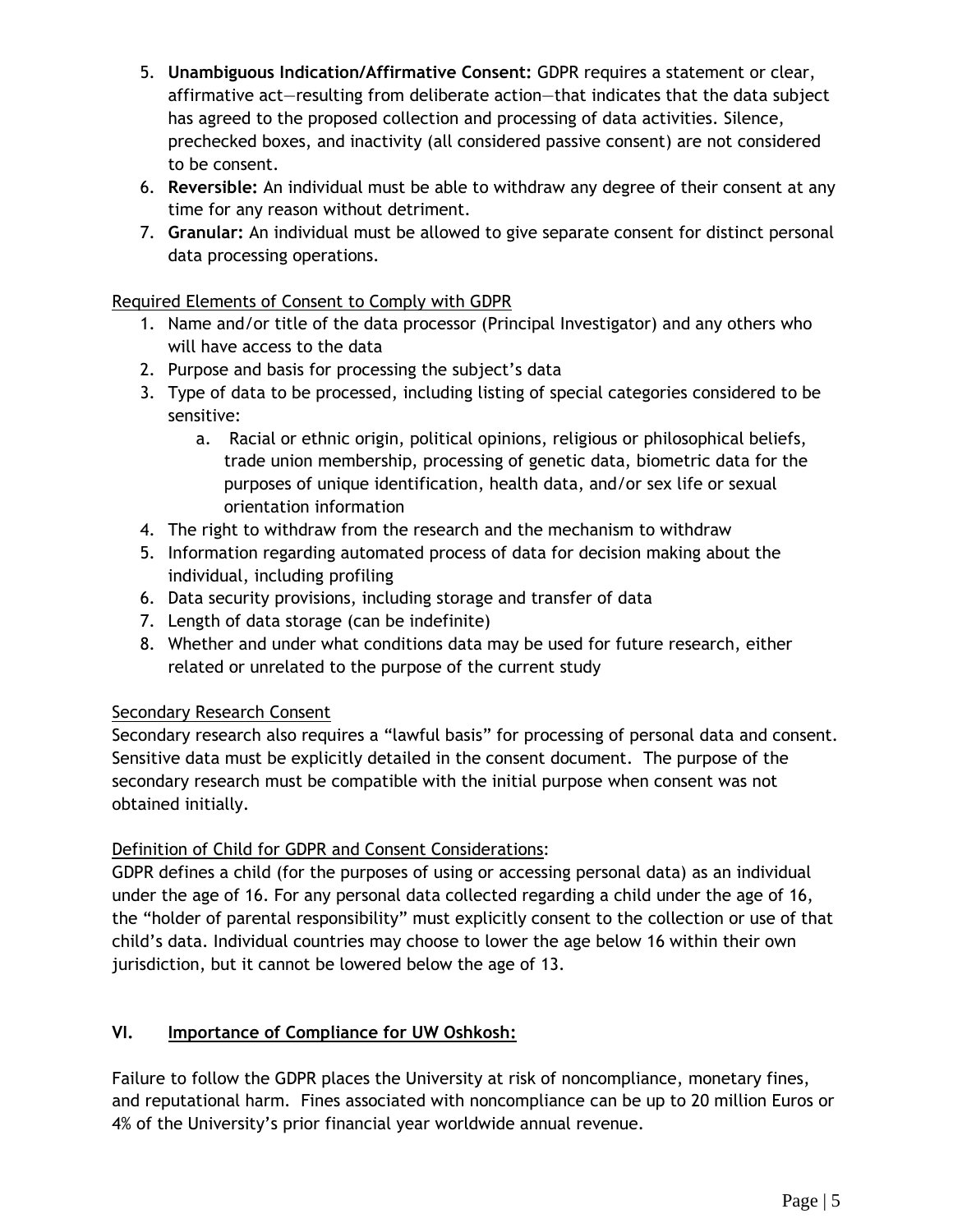

**Note:** The United Kingdom is expected to continue to be a member of EEA into 2019. Switzerland is not a member of the EEA.